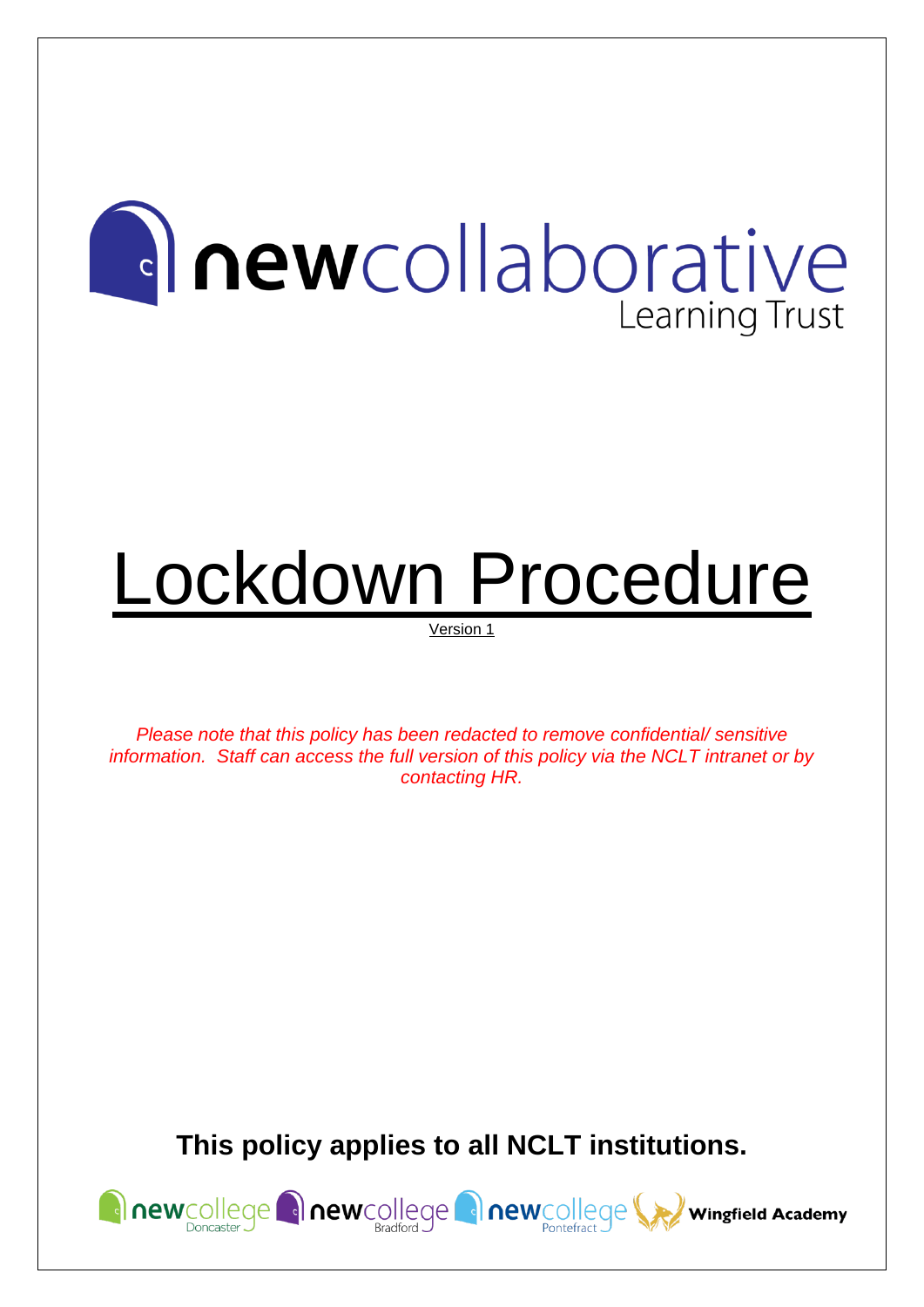#### **CONTENTS PAGE**

| Paragraph<br><b>Number</b> | <b>Heading</b>             | Page<br><b>Number</b> |
|----------------------------|----------------------------|-----------------------|
| 1.0                        | Introduction               |                       |
| 2.0                        | Roles and Responsibilities |                       |
| 3.0                        | Lockdown Procedures        |                       |
| 4.0                        | Communication              |                       |
| 5.0                        | Implementation and Testing | 6                     |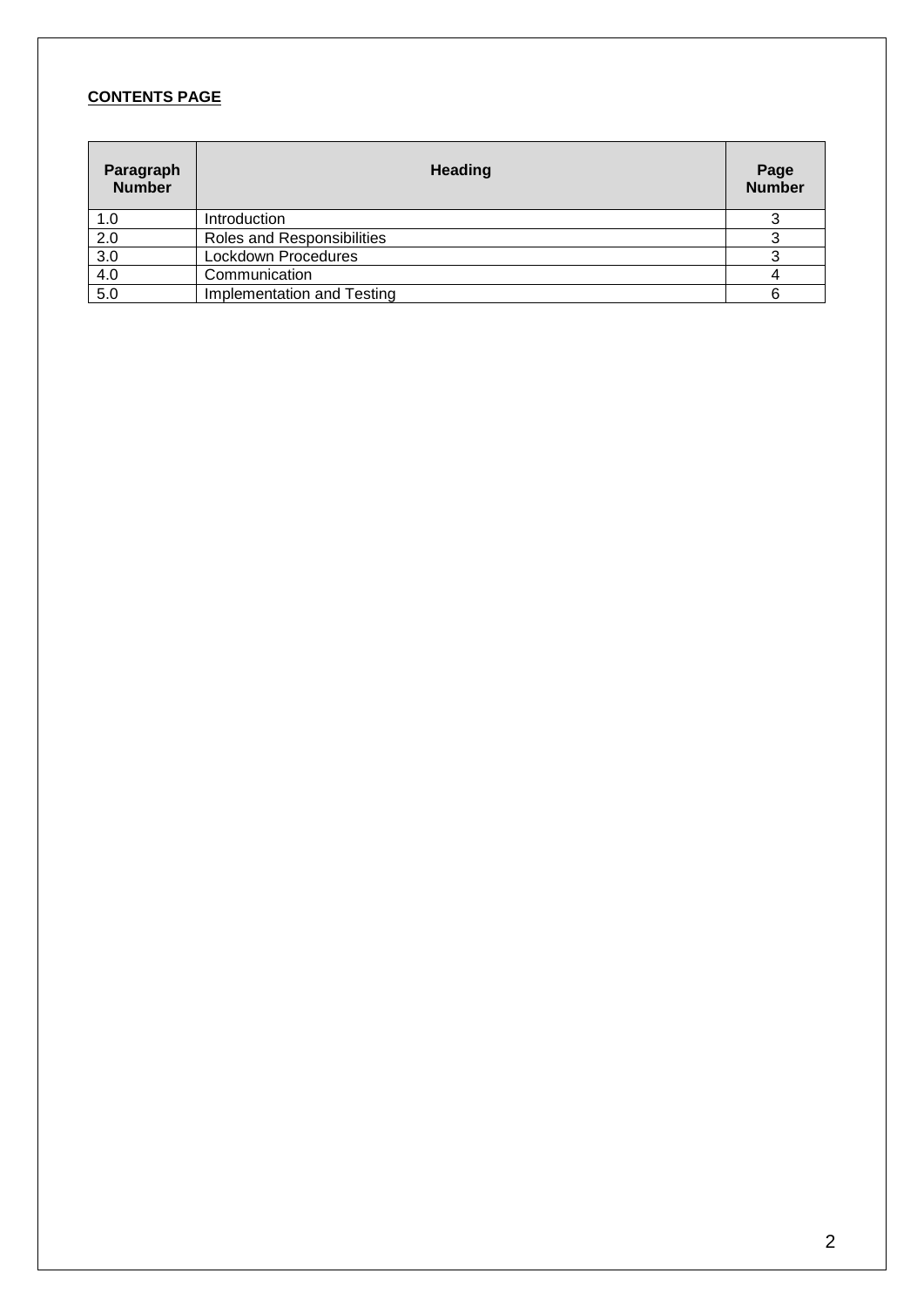#### **1.0 Introduction**

- 1.1 A lockdown (full or partial) may be required if an incident occurs within or near one of the Trust sites which would render an evacuation unsafe. In this circumstance, all site users would be expected to remain within buildings and seek out safe areas until directed otherwise by the Emergency Services. Individuals in remote or external areas of the site may be safer to remain in situ or seek out an alternative location.
- 1.2 There are two forms of lockdown which may be initiated at a New Collaborative Learning Trust (NCLT) site; Partial Lockdown or Full Lockdown. A Full Lockdown stops all activity on site and requires all site users to follow the 'Run, Hide, Tell' advice. A Partial Lockdown allows normal activity to resume but isolates site users from external threats by closing windows, disabling heating, ventilation and air conditioning (HVAC) systems and ensuring they remain indoors. In the event of any lockdown alarm being activated it should be assumed that a full lockdown is required until further communication is provided and all outdoor activities will cease.
- 1.3 Examples, which would warrant a partial lockdown, include;
	- A nearby fire which causes a significant rise in air pollutants
	- A dangerous animal on site
	- An incident or civil disturbance in the area that might affect the site
- 1.4 Examples, which would warrant a full lockdown, include;
	- An intruder on site
	- An aggrieved individual attempting to gain access to site
	- An internal threat from a student, staff member or visitor

#### **2.0 Roles and Responsibilities**

#### **Trust Health and Safety Manager**

- Update Trust Lockdown Procedures Policy document.
- Update site specific Lockdown Procedures in consultation with Headteacher/Principal
- Send a Critical Incident Report to the Health and Safety Executive (HSE).
- Trust Health and Safety Manager in consultation with Headteacher/Principal to schedule termly lockdown drills.
- Arrange staff training on lockdown procedures in consultation with the Headteacher/Principal and the Human Resources Department.

#### **Headteacher/Principal/Senior Leadership Team**

- Distribute details of the lockdown procedures to staff.
- Determine what type of lockdown is required and activate the emergency response.
- Ensure the emergency services have been contacted.
- Communicate with members of Senior Leadership Team (SLT) through email or mobile phone (where possible) to co-ordinate the response.

#### **Staff**

- Organise movement of individuals into designated safe areas.
- Take actions set out in the site specific lockdown procedures (Appendix A-D).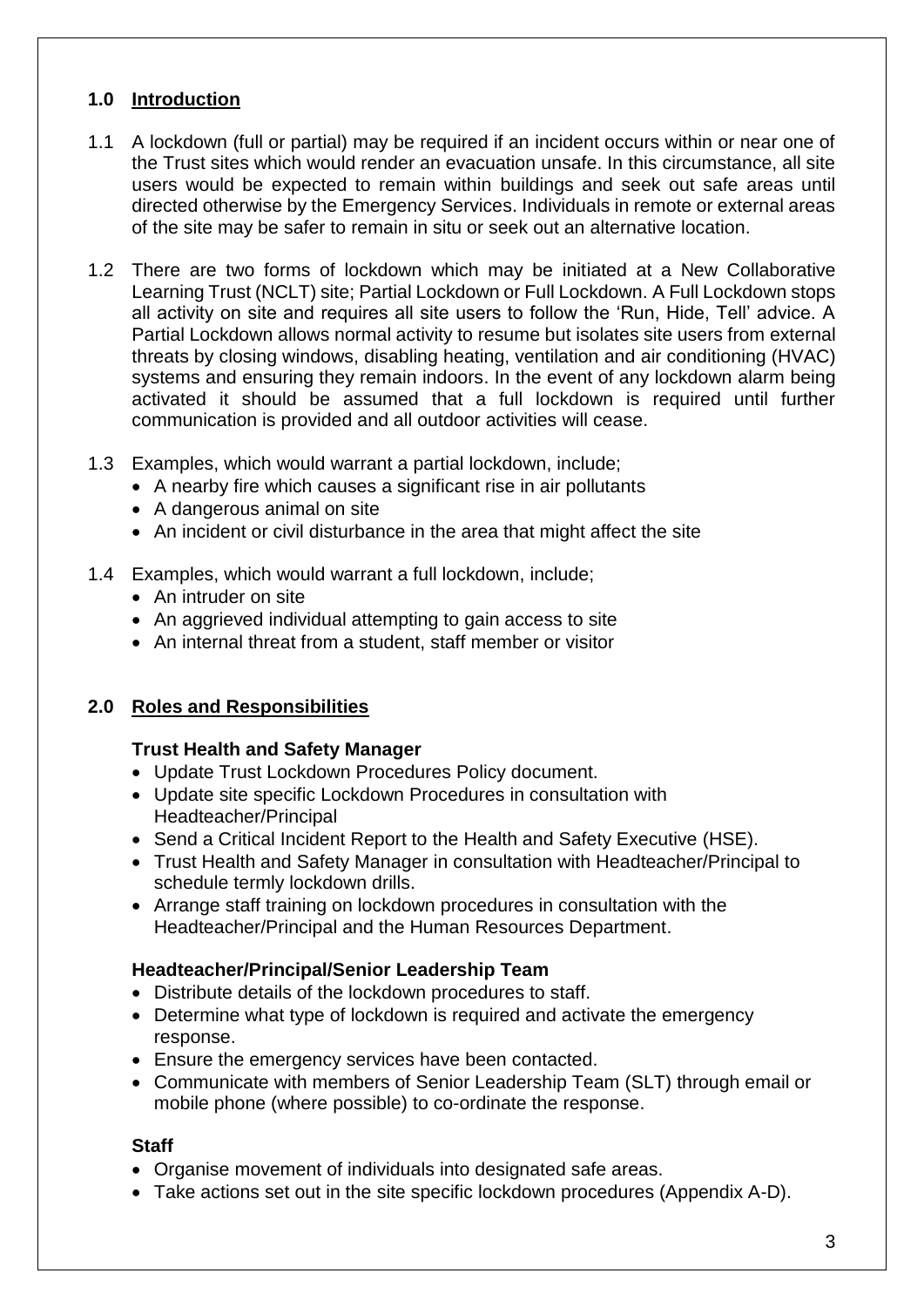- Encourage students to remain calm.
- Encourage students in corridors or between buildings to move to the nearest safe area immediately.
- Remain in place until informed it is safe to return to normal by a member of SLT or the emergency services.

#### **Site Staff**

- Monitor entrances on closed circuit television (CCTV) and unlock doors when lockdown has ended.
- Disable HVAC systems.

#### **3.0 Lockdown Procedures**

- 3.1 Arrangements for full and partial lockdown at each site have been prepared to consider the size and layout of the building or buildings. Rooms and areas, which will provide shelter about the site are identified in the individual site lockdown plans (Appendices A-D).
- 3.2 Lockdown procedures have been prepared to ensure that staff, students and visitors are kept inside the school/college buildings and away from perceived danger in order to protect lives and minimise risk.
- 3.3 On hearing the lockdown alarm staff, students and visitors will:

**Run** – Move quickly and calmly to the nearest safest point **Hide** – Take reasonable steps to hide from a potential threat **Tell** – Inform others of the threat

- 3.4 Safe areas are identified for each site to provide shelter from threats. Individuals are directed to isolate themselves from external pollutants by shutting windows, doors and disabling ventilation systems. In cases where there is Partial Lockdown normal operations can continue within buildings.
- 3.5 To ensure lockdown areas enable individuals to move away from potential danger and conceal themselves the following have been considered;
	- Divide sites into manageable sections
	- Identify locations within each section about to accommodate the expected number of people in the area. Ideally, they should have a separate route of escape, have no windows or the ability to cover the windows and a lockable door
	- Identify staff who are responsible for supervision of individuals within the lockdown area
	- Identify staff who will be responsible for locking external doors and windows in a lockdown section
- 3.6 Where it has not been possible to identify locations which meet all of these criteria, a location that meets as many of these criteria as possible has been selected.
- 3.7 If there is an evacuation signal during a lockdown (partial or full) all site users must stop and remain in place.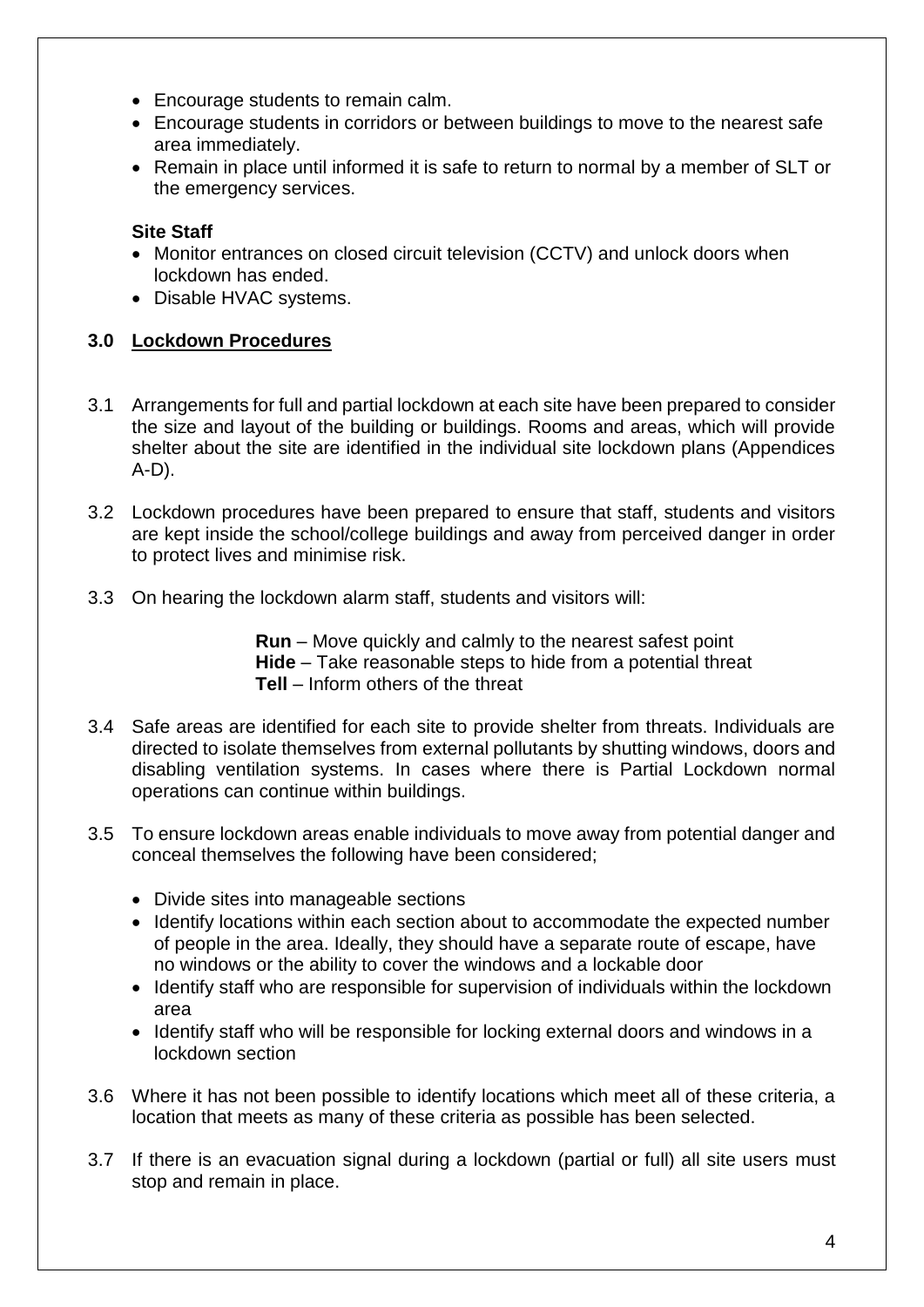3.8 Non-Disclosure and barring service (DBS) checked visitors to site, including parents, must remain with the staff member accompanying them and follow their instructions. Contractors must remain with the member of site team supervising their activities and follow their instructions. DBS checked visitors must follow the 'Run, Hide, Tell' guidance and move the nearest safe space in the case of a full lockdown.

#### **4.0 Communication**

The signal for lockdown is easily distinguishable from an evacuation at all sites. Signals are different for each site within NCLT:

| <b>Site</b>                   | <b>Full Lockdown</b>                     | <b>Partial Lockdown</b>                                                                                      |  |  |  |
|-------------------------------|------------------------------------------|--------------------------------------------------------------------------------------------------------------|--|--|--|
| <b>New College Pontefract</b> | <b>Intermittent Tone</b>                 | Intermittent Tone + email<br>to staff + SLT verbally<br>inform staff (if safe to do<br>SO)                   |  |  |  |
| New College Doncaster         | <b>Constant Tone</b>                     | Email to staff + SLT<br>verbally inform staff (if safe<br>to do so) + Constant Tone<br>(if deemed necessary) |  |  |  |
| New College Bradford          | <b>Constant Tone</b>                     | Email to staff + SLT<br>verbally inform staff (if safe<br>to do so)                                          |  |  |  |
| <b>Wingfield Academy</b>      | Constant sounding of the<br>session bell | Constant sounding of the<br>session bell + email to<br>staff                                                 |  |  |  |

4.1 Communication between parents and the school/college

Where the situation allows, text message communication should be sent to parents with enough information about what will happen so that they:

• Are reassured that the school/college understands their concern for their child's welfare, and that it is doing everything possible to ensure the child's safety;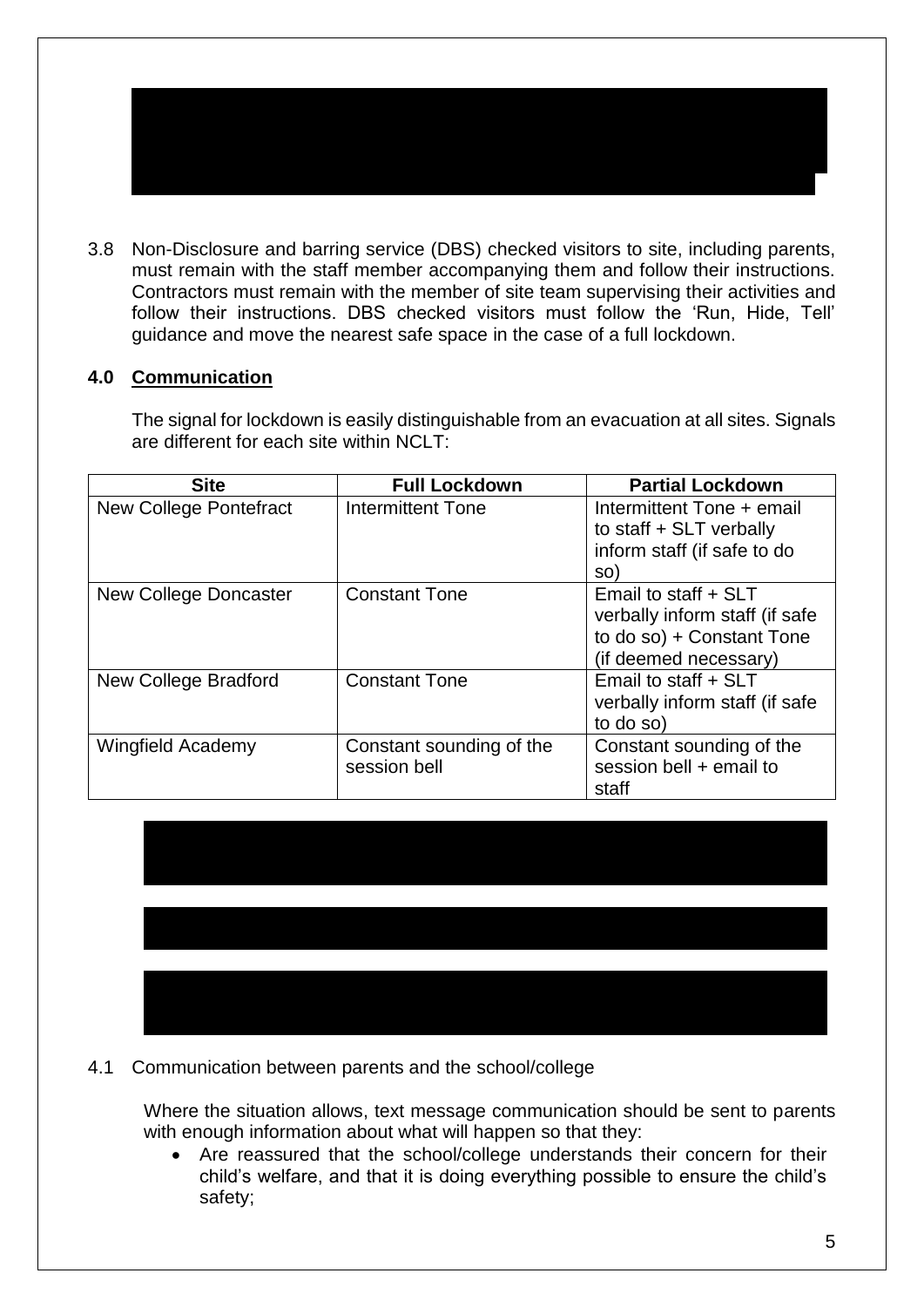- Do not need to contact the school/college, calling the school/college could tie up telephone lines that are needed to contact emergency providers;
- Do not come to the school/college. They could interfere with emergency provider's access to the school/college and may even put themselves and others in danger;
- Wait for the school/college to contact them via text message (college) or MCAS (school) about when it is safe and if required to collect their child.

Sample text messages are found in Appendix E.

Guidance for parents with regards to Full and Partial Lockdown will be placed on the school/college website within the safeguarding section.

4.2 Emergency Services

It is important to keep the lines of communication open with Emergency Services as they are best placed to offer advice as the situation unfolds. The school/college site may or may not be cordoned off by Emergency Services depending on the severity of the incident that has triggered the Lockdown. Emergency Services will support the decision of the Headteacher/Principal regarding the timing of the communication to parents.

In the event of prolonged lockdown or a more severe scenario the Local Authority has the capacity to provide humanitarian assistance by establishing a Reception Centre for friends and family outside of the cordoned area.

4.3 Debrief

Following any drill or Lockdown procedure a debrief will be carried out by the Headteacher/Principal. If this person was not present at the time, a debrief will be carried out by the other members of Senior Leadership Team who were involved. The debrief is to explore if procedures were followed and whether there were any problems encountered, and if any different steps are required in the future.

#### **5.0 Implementation and Testing**

5.1 The principles of 'Run, Hide, Tell', the purpose of each type of lockdown and example reasons for each type of lockdown must be clearly communicated to all staff and students at the start of the academic year. Visitors and contractors should be informed of the lockdown procedures when they arrive at site and a summary of the 'Run, Hide Tell' principles printed on the back of visitor lanyards. Termly drills must be scheduled by the Trust Health and Safety Manager in consultation with the Principal/Headteacher to ensure site users are aware of the lockdown alarm sound and the procedures that should be followed when the alarm sounds. Posters, located alongside fire evacuation information, should be placed throughout the site.